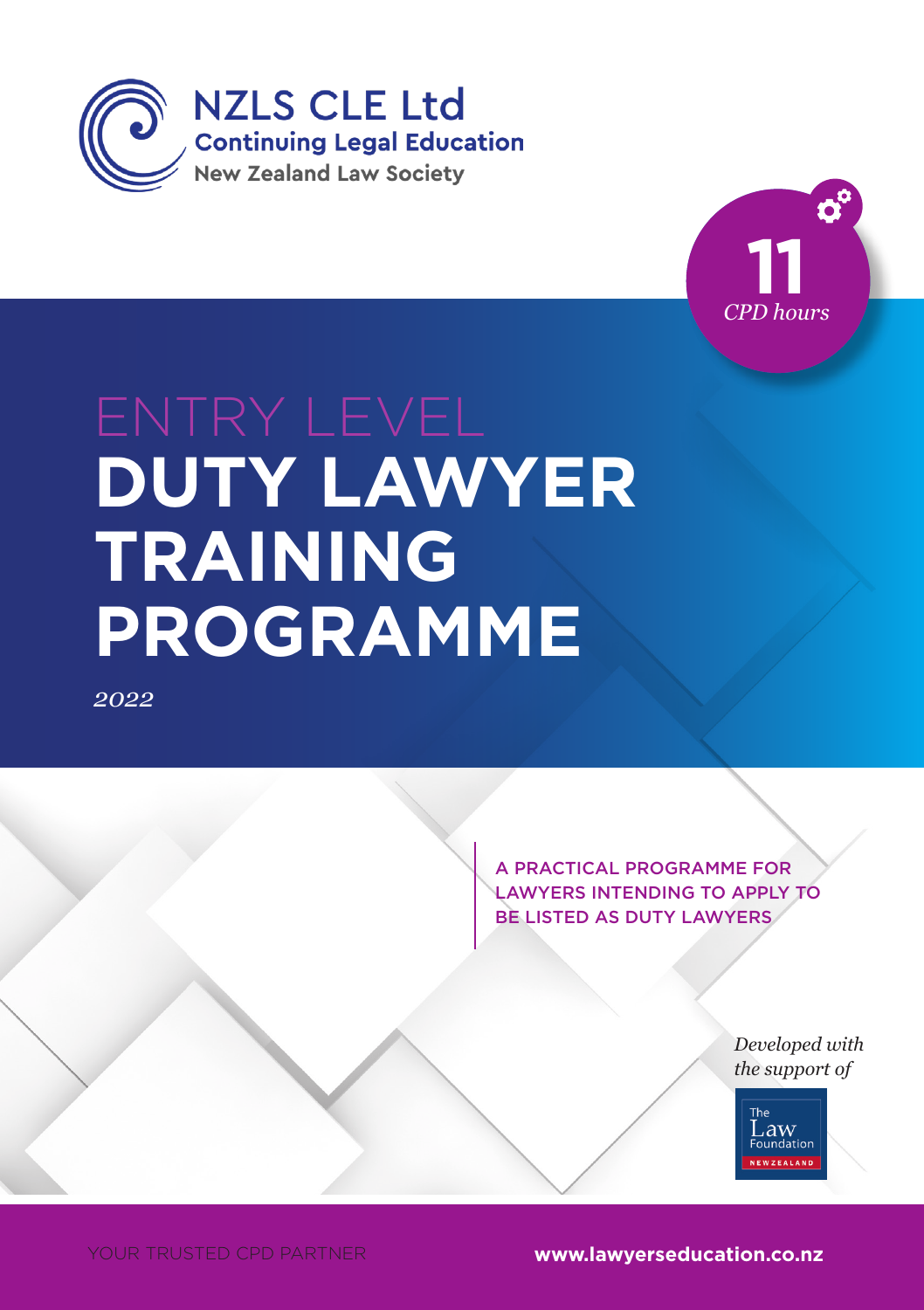# **DUTY LAWYER TRAINING PROGRAMME**

 $\boldsymbol{\phi}^{\mathrm{c}}$ **11** *CPD hours*

*Duty lawyers are critical to the smooth running of a District Court list. This course gives you the basic knowledge and skills you need to apply to join this important group.*

#### **CONTENT**

You will:

- Undertake self-directed pre-course reading and preparation.
- Arrange to observe experienced duty lawyers for a minimum of five half days.
- Attend an introductory session in the centre in which you intend to practise (introductory session).
- Work through case scenarios with an experienced duty lawyer (advising session).
- Sit an open book exam (exam session).
- Make critiqued practice appearances (practice court session).
- Be observed and assessed while making your first real appearance as a duty lawyer (final assessed appearance).

#### **MINISTRY OF JUSTICE REQUIREMENTS**

As well as completing this programme, you will need to meet Ministry of Justice listing criteria for duty lawyers. Note that being listed as a duty lawyer does **not** guarantee a place on any roster. See the MOJ website for more information: *https://www.justice.govt.nz/about/lawyers-and-service-providers/legal-aidlawyers/duty-lawyers/*

#### **ADMINISTRATION**

The introductory, advising, exam and practice court sessions are all run in five main centres. Introductory sessions are also held in some smaller centres. **Your introductory session and final assessed appearance must be attended in the centre in which you intend to practise.** 

All participants are required to attend the advising, exam, and practice court sessions in one of the main centres. These sessions are held on a Friday afternoon and the following Saturday morning.

If you are from a town which is not shown on page 4, we may be able to help you organise a separate introductory session.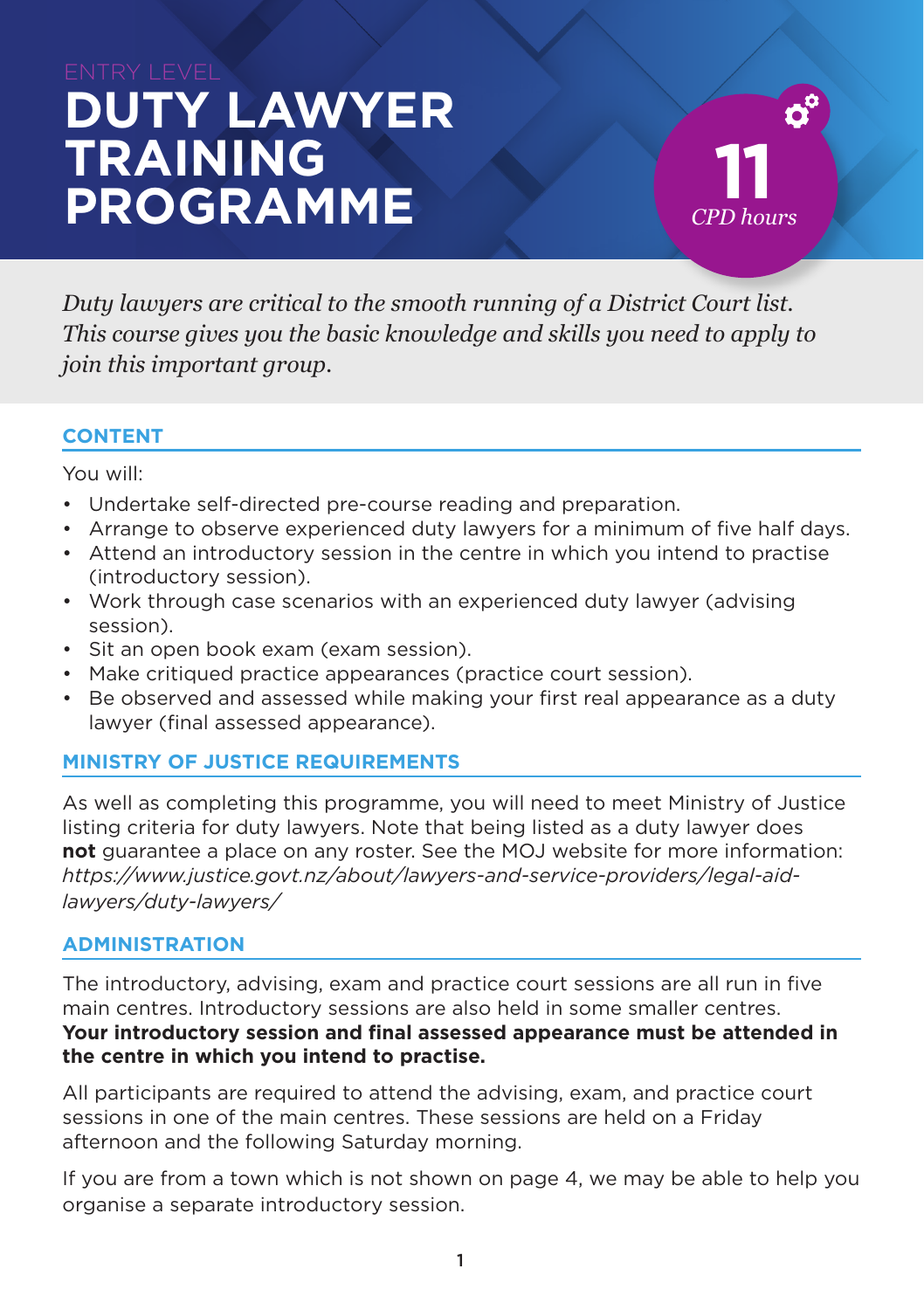| <b>LEARNING</b><br><b>OBJECTIVES</b>         | At the completion of this programme you will be able to:<br>Recognise what information is required to advise list court<br>defendants.<br>Advise defendants as to their best course of action.<br>$\bullet$<br>Recognise when to seek advice from a more experienced<br>duty lawyer.<br>Recognise the limits of the duty lawyer role.<br>٠<br>Make appropriate applications/submissions for a defendant.<br>Recognise and respond appropriately to ethical issues<br>which may arise.<br>Know how to interact appropriately with the Community<br>$\bullet$<br>Probation Service, Police, the Forensic Nurse and other<br>services assisting in the list court. |
|----------------------------------------------|-----------------------------------------------------------------------------------------------------------------------------------------------------------------------------------------------------------------------------------------------------------------------------------------------------------------------------------------------------------------------------------------------------------------------------------------------------------------------------------------------------------------------------------------------------------------------------------------------------------------------------------------------------------------|
| <b>WHO</b><br><b>SHOULD</b><br><b>ATTEND</b> | This course is for practitioners who intend to apply to be<br>listed as a duty lawyer.<br>Note: It is possible to register and complete the majority of<br>the course without a practising certificate, but you must hold<br>a practising certificate by the time of your final assessed<br>appearance.                                                                                                                                                                                                                                                                                                                                                         |
| <b>MATERIALS</b>                             | Materials are couriered about four weeks before your<br>introductory session (providing you have registered and paid<br>in full). You will need to read all instructions, requirements and<br>assessment procedures to ensure you are fully prepared for<br>each component of the course.<br>We suggest that you register at least four weeks before the<br>introductory session you wish to attend so that you can start<br>your observations and prepare for the introductory session.                                                                                                                                                                        |
| <b>TIMING</b>                                | Introductory session: 2.00pm - 5.30pm<br>Advising & exam session: 1.00pm - 6.00pm<br>Practice court session: 8.30am - 1.30pm                                                                                                                                                                                                                                                                                                                                                                                                                                                                                                                                    |
| <b>FEE</b><br>(Incl GST)                     | The registration fee for this programme is \$515 and includes<br>all materials and catering.                                                                                                                                                                                                                                                                                                                                                                                                                                                                                                                                                                    |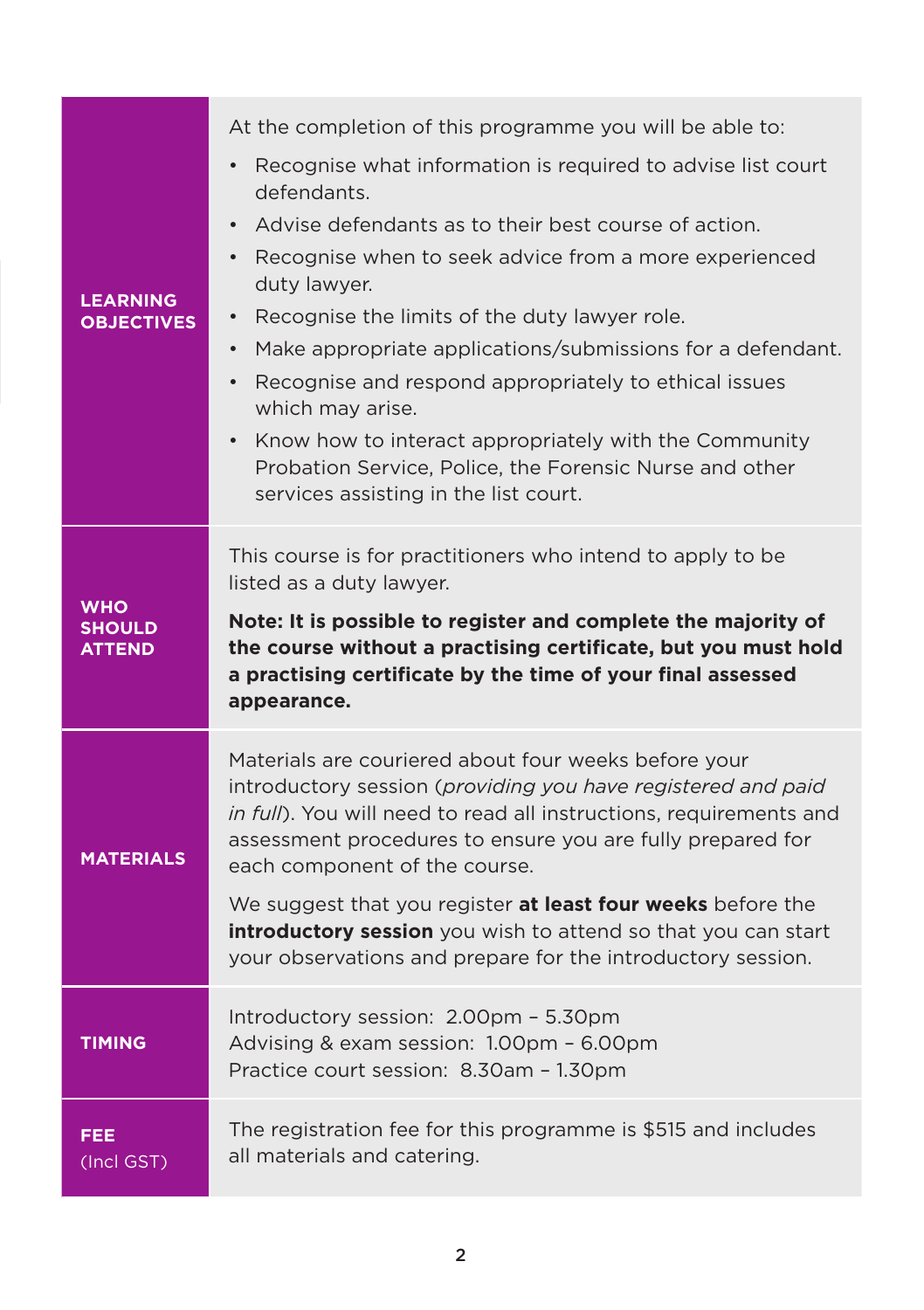#### **CANCELLATION AND TRANSFER**

| <b>Cancellation</b>                                            |                                    |  |  |  |  |
|----------------------------------------------------------------|------------------------------------|--|--|--|--|
| <b>Before introductory session</b>                             |                                    |  |  |  |  |
| Notice given                                                   | Refund                             |  |  |  |  |
| 10+ working days                                               | \$395 (fee - \$120 administration) |  |  |  |  |
| 0-9 working days                                               | \$345 (fee - \$170 administration) |  |  |  |  |
| Before advising and exam session and/or practice court session |                                    |  |  |  |  |
| Notice given                                                   | <b>Refund</b>                      |  |  |  |  |
| 10+ working days                                               | \$145 (fee – \$370 administration) |  |  |  |  |
| 0-9 working days                                               | No refund                          |  |  |  |  |

#### **Transfer**

#### **Introductory session**

No transfer is possible for the introductory session as it must be attended in the centre in which you intend to practise.

#### **Advising and exam session and/or practice court session**

- Transfer is available only within this calendar year.

- Auckland and Manukau are separate centres and require a formal transfer.

| Notice given     | Fee payable                                                                        |
|------------------|------------------------------------------------------------------------------------|
| 10+ working days | <i><b>\$110</b></i>                                                                |
| 5-9 working days | \$160                                                                              |
| 0-4 working days | Transfer not possible, treated as cancellation.<br>See cancellation details above. |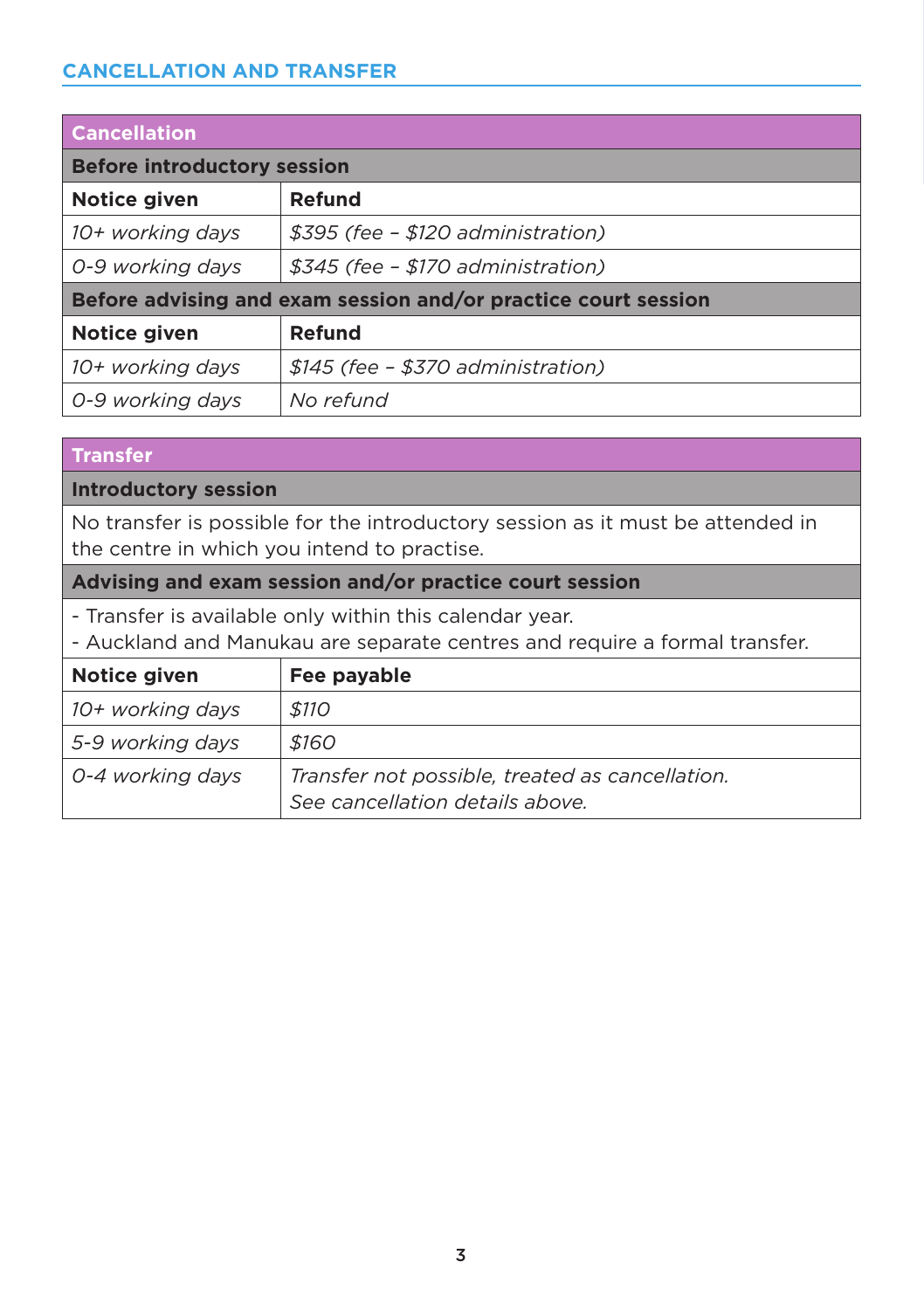### **REGISTRATION**  DUTY LAWYER TRAINING PROGRAMME

#### **REGISTER, PAY & VIEW PROGRAMME ONLINE www.lawyerseducation.co.nz**

| <b>CENTRE</b>           | <b>INTRODUCTORY</b><br><b>SESSION</b> | <b>ADVISING &amp; EXAM</b><br><b>SESSION</b> | <b>PRACTICE COURT</b><br><b>SESSION</b> |
|-------------------------|---------------------------------------|----------------------------------------------|-----------------------------------------|
| <b>CHRISTCHURCH</b>     | 4 Mar                                 | 13 May                                       | 14 May                                  |
| <b>TIMARU</b>           | 4 Mar                                 | 13 May (in Chch)                             | 14 May (in Chch)                        |
| <b>WELLINGTON</b>       | 4 Mar                                 | 1 July                                       | 2 July                                  |
| <b>NELSON</b>           | 4 Mar                                 | 1 July (in Wgtn)                             | 2 July (in Wgtn)                        |
| <b>AUCKLAND</b>         | 8 Apr                                 | 27 May                                       | 28 May                                  |
| <b>GISBORNE</b>         | 8 Apr                                 | 27 May (in Akld)                             | 28 May (in Akld)                        |
| <b>HAMILTON</b>         | 17 Jun                                | 22 Jul                                       | 23 Jul                                  |
| <b>TAURANGA</b>         | 17 Jun                                | 22 Jul (in Ham)                              | 23 Jul (in Ham)                         |
| <b>ROTORUA</b>          | 17 Jun                                | 22 Jul (in Ham)                              | 23 Jul (in Ham)                         |
| <b>DUNEDIN</b>          | 1 Jul                                 | 26 Aug                                       | 27 Aug                                  |
| <b>INVERCARGILL</b>     | 1 Jul                                 | 26 Aug (in Dun)                              | 27 Aug (in Dun)                         |
| <b>MANUKAU</b>          | 5 Aug                                 | 16 Sept                                      | 17 Sept                                 |
| <b>WHANGAREI</b>        | 5 Aug                                 | 16 Sept (in Mnku)                            | 17 Sept (in Mnku)                       |
| <b>WELLINGTON</b>       | 12 Aug                                | 14 Oct                                       | <b>15 Oct</b>                           |
| <b>WHANGANUI</b>        | 12 Aug                                | 14 Oct (in Wgtn)                             | 15 Oct (in Wgtn)                        |
| <b>HAWKES BAY</b>       | 12 Aug                                | 14 Oct (in Wgtn)                             | 15 Oct (in Wgtn)                        |
| <b>NEW PLYMOUTH</b>     | 12 Aug                                | 14 Oct (in Wgtn)                             | 15 Oct (in Wgtn)                        |
| <b>PALMERSTON NORTH</b> | 12 Aug                                | 14 Oct (in Wgtn)                             | 15 Oct (in Wgtn)                        |

**TIMES: Introductory session: 2.00pm-5.30pm; Advising and exam session: 1.00pm-6.00pm; Practice court session: 8.30am-1.30pm**

**NOTE: The introductory session and final assessed appearance must be attended in the centre in which you intend to practise.** *Your final assessed appearance must take place within two years of your practice court session***.**